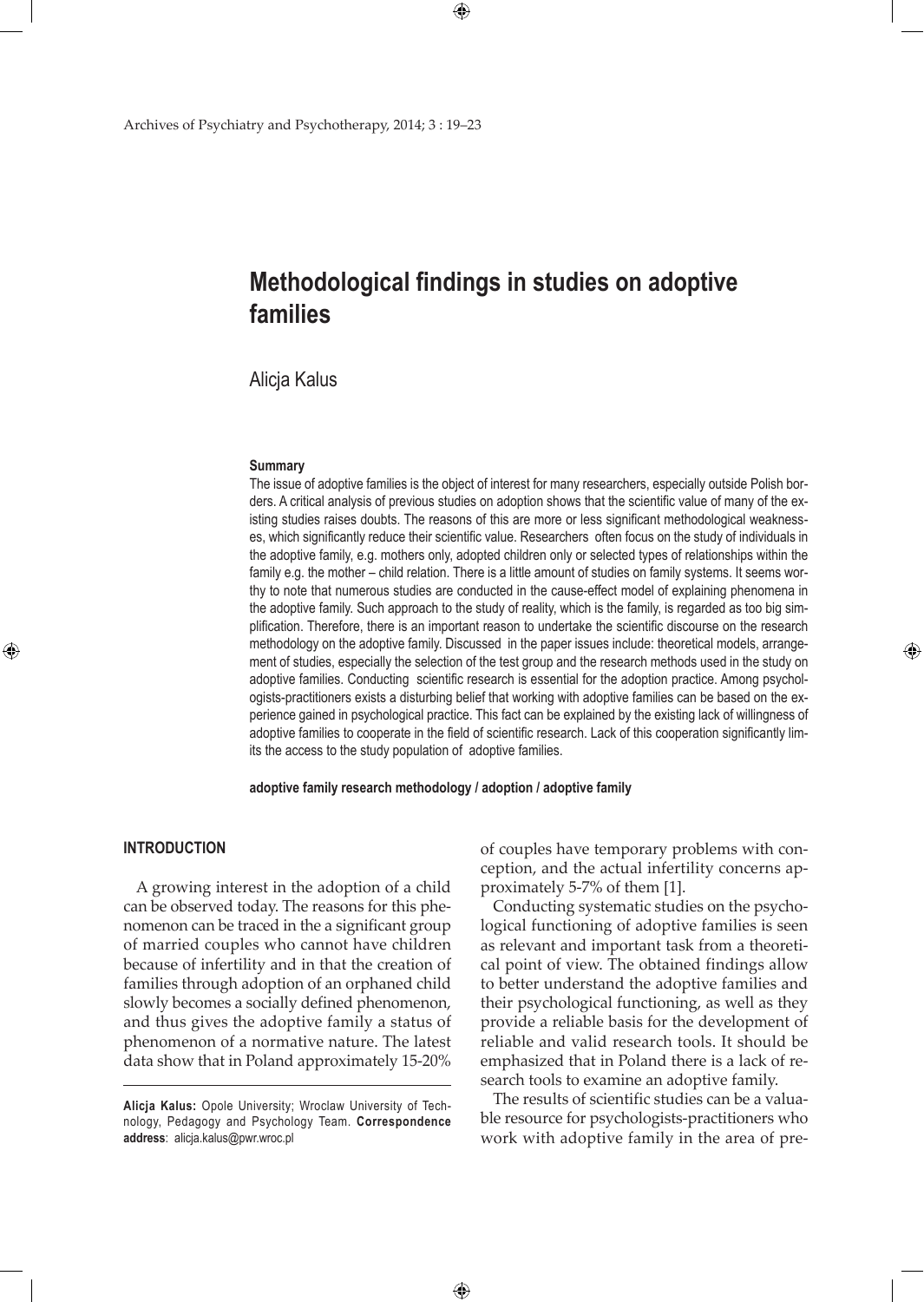#### 20 Alicja Kalus

⊕

ventive treatment, counselling, and therapeutic effects. The results of studies [2] indicate a great need of psychological support for adoptive families. They show that "Dysfunctional families (families that are extreme in terms of cohesion and adaptability in the Olson model - FACES III) constitute 46% of the general population of surveyed adoptive families with adopted child [2]. Therefore, it seems reasonable to ask the question: why studies on the adoptive family in Poland are rarely undertaken by psychologists?

The aim of this paper is to reflect on the adoptive family research methodology in terms of the positive meaning of the selected theoretical models showing the factors important for understanding of the psychological functioning of the adoptive family, the arrangement of studies and to reflect on the selection of research methods. These considerations will form the base for the formulation of conclusions for researchers studying problematic aspects of adoption.

# **Theoretical models of relationships between the family characteristics and adoption**

Formulating theories is an important element of scientific knowledge [3]. Theoretical models allow to identify and arrange adoptive and non adoptive variables and they can be a base for the development of reliable and valid research tools that can be used in the practice of adoption. On the basis of theoretical models a researcher can formulate hypotheses about the relationships between adoptive and non adoptive variables. Identification of variables is related to the specificity of the adoptive family as such, which forms through the adoption, by the spouses, of a child who has been deprived of his/her biological parents. The biological family, and particularly the mother, becomes an important element in the functioning of the adoptive family. Another criterion, which is important in the planning of research projects on the adoptive family, is the issue of the transparency of adoption. Transparency of adoption is defined as the conditional informing the child about his origin. Adoptive parents are not obliged to inform the child about the fact of being an adopted child, and

therefore born to other parents, and adopted by adoptive parents.

Theoretical models important in the study of adoptive families, mentioned by the researchers, include: biological models, attachment theory [4-5], the theory of stress and coping and the theory of the family as a social system [2]. Systemic approach to adoptive families studies has become the objective of this paper.

The analysis of existing studies on the adoptive family showed that many of them had atheoretical nature, which makes it difficult to compare the results of studies [2].

#### **Adoptive family as a system**

Systemic model of family should be mentioned among the most significant models in this area. Studies conducted on the family ground are particularly important, but also complicated because of the nature of the relationships in the family, their variety and importance for individual family members and the family as a whole. In the adoptive family the researcher encounters an additional space that may be significant to the study and the obtained results.

⊕

Family in the systemic approach is an organized unit, the parts of which interact with each other. Interconnectedness of family members occur on the basis of feedback loop [6–7]. A change in one element of the family system involves a change in the functioning of the system as a whole.

The family system is described as a structure of roles. Roles in the family system are divided into: assigned and assumed by individual family members. Between the roles there are relationships based on feedback loop (principle of circularity). In the systemic approach the concept of the role is used in functional terms, and not in terms of traditional social roles [8]. Family roles are important for the development of the personality of the individual members of the family in terms of self-image, self-esteem, social self-image. The process of family roles formation takes place in the course of development of the family by assigning specific meanings to family members who, with the passing of time, assume the family role assigned to them.

Archives of Psychiatry and Psychotherapy, 2014; 3 : 19–23

 $\bigoplus$ 

⊕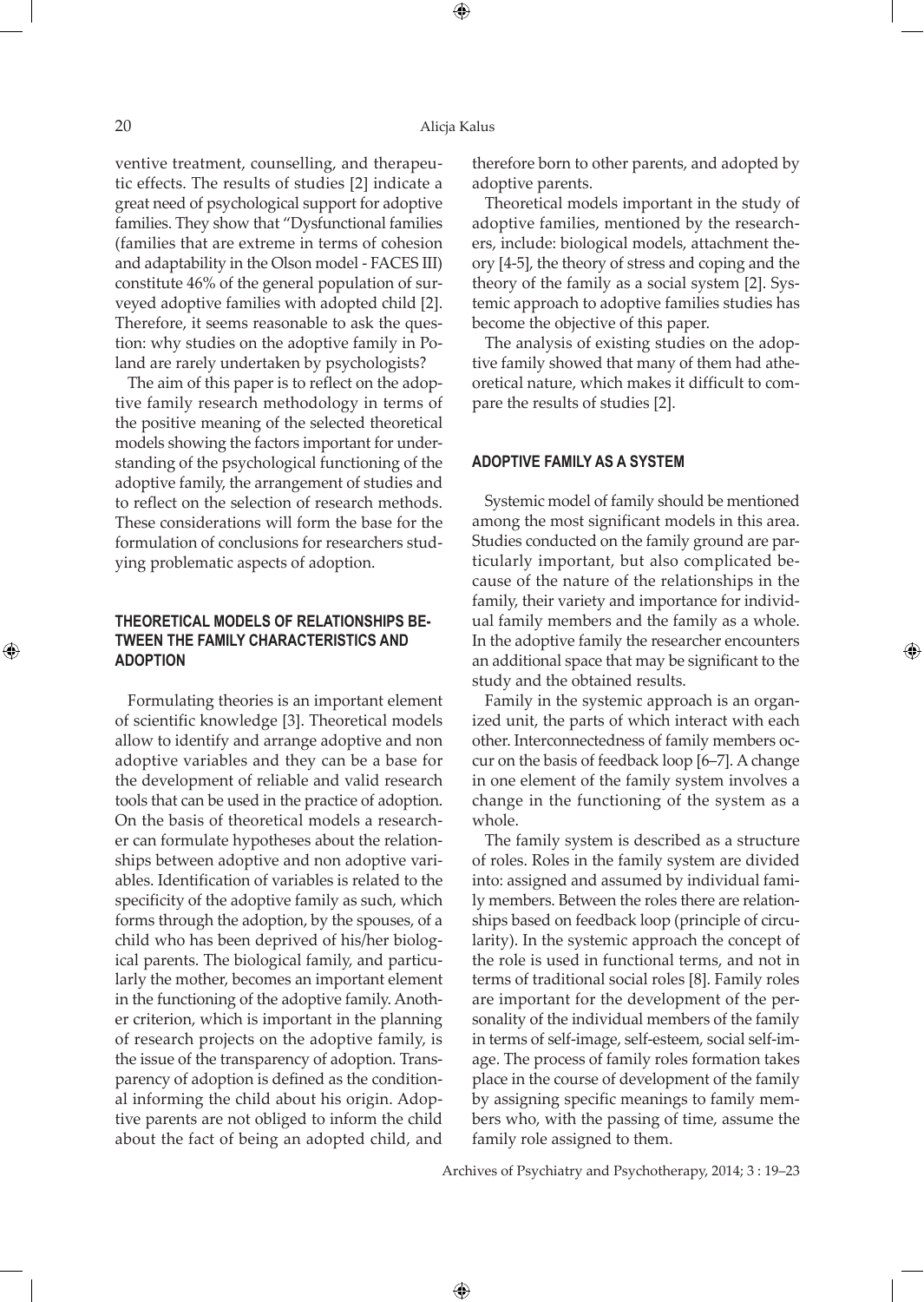The system of adoptive family as a structure of roles is more complex in comparison to the biological family. In the adoptive family the existence of new family roles is possible. These include the role of the biological mother who gave a birth to the child, and gave this child up for adoption or who has been deprived of the rights for the child by the family court. Often, the role of "bad mother" is assigned to her, and the role of adoptive mother who brings up a child with the consent of the family court. In the adoptive family she often fulfils the role of "incomplete mother", "social mothers". Both roles play are important in particular stages of child's development. Taking into consideration the role of the father in the adoptive family there is the role of the biological father. His participation in the development of the child is often limited to the moment of conception. The role of "irresponsible father", "absent father" is often assigned to him, and the role of the adoptive father, which is possible owing to the decision on adoption made by the family court. The roles of "incomplete father" are assigned to him. Another role is the role of the child. The roles of "substitute child", "non-biological child", "child who was rescued from orphanage by his parents", "child of unkind biological parents", "child of unknown origin". This child has been deprived of his/her biological parents' care and transferred, with the consent of the court, to the adoptive parents. After the decision on adoption the child 's surname name (and often the name), parents and place of residence have been changed.

⊕

Borders understood as a " barriers constructed out of norms, values, beliefs, characteristic for the family, determining the sense of identity and distinctiveness of both the whole family and the individual members who belong to it" are an important characteristics of family system [9]. External borders, that separate the family from the environment and internal borders, that exist between subsystems and between family members can be distinguished [10]. External borders define the flow of information between the family system and the environment. In the case of the adoptive family these borders often define the division into "adoptive families" and "biological families". Among the adoptive families we can distinguish those that are characterized by fixed borders between the adoptive family and the biological family and those where these borders are of excessive permeability, which means they are obliterated. External borders define the identity of the family. Both the obliterated and fixed borders are not favouring the proper identity of the adoptive family. The most appropriate types of borders are those that allow for the exchange of information related to the adoption only with selected people. The intrafamily borders separate individual subsystems. In the adoptive family there are borders that separate adoptive parents' subsystem form biological parents' subsystem and that separate the child from the biological parents' subsystem. The borders should be clear, i.e. allow the individual elements of the family system to perform their functions, but should also be permeable enough to ensure interactions to the members of the family. In the adoptive family relationship system is extended with relationships with biological parents. This regards to adoptive family conversations on topics related to biological origin of the child, the circumstances of giving his/her up for adoption, that is the pre-adoption history. Proper system of borders allows for the proper development of the identity of the individual family members and the family as a whole.

# **The studied persons**

 Conducting empirical studies in adoptive families is not an easy task [2, 11-12]. Researchers must face the difficulties related to the arrangement of a study. Those difficulties include limited access to a representative study group and the difficulty in obtaining consent for study in the group of adoptive parents, especially when it comes to examining children. The reasons for this may be due to: (1) the pre-adoption history, during which the married couple striving for the adoption of a child had to undergo a series of psychological tests at the adoptive centre, in family diagnosis and consultation centre. The fate of the whole family depended on their results; (2) the adoptive parents often do not inform the child about his origin; hence the fear of disclosure of this fact by the researchers. The inclusion of variables in adoptive families where adoption is the secret is not possible. The study on adoptive families is, then, limited to the area

Archives of Psychiatry and Psychotherapy, 2014; 3 : 19–23

 $\bigoplus$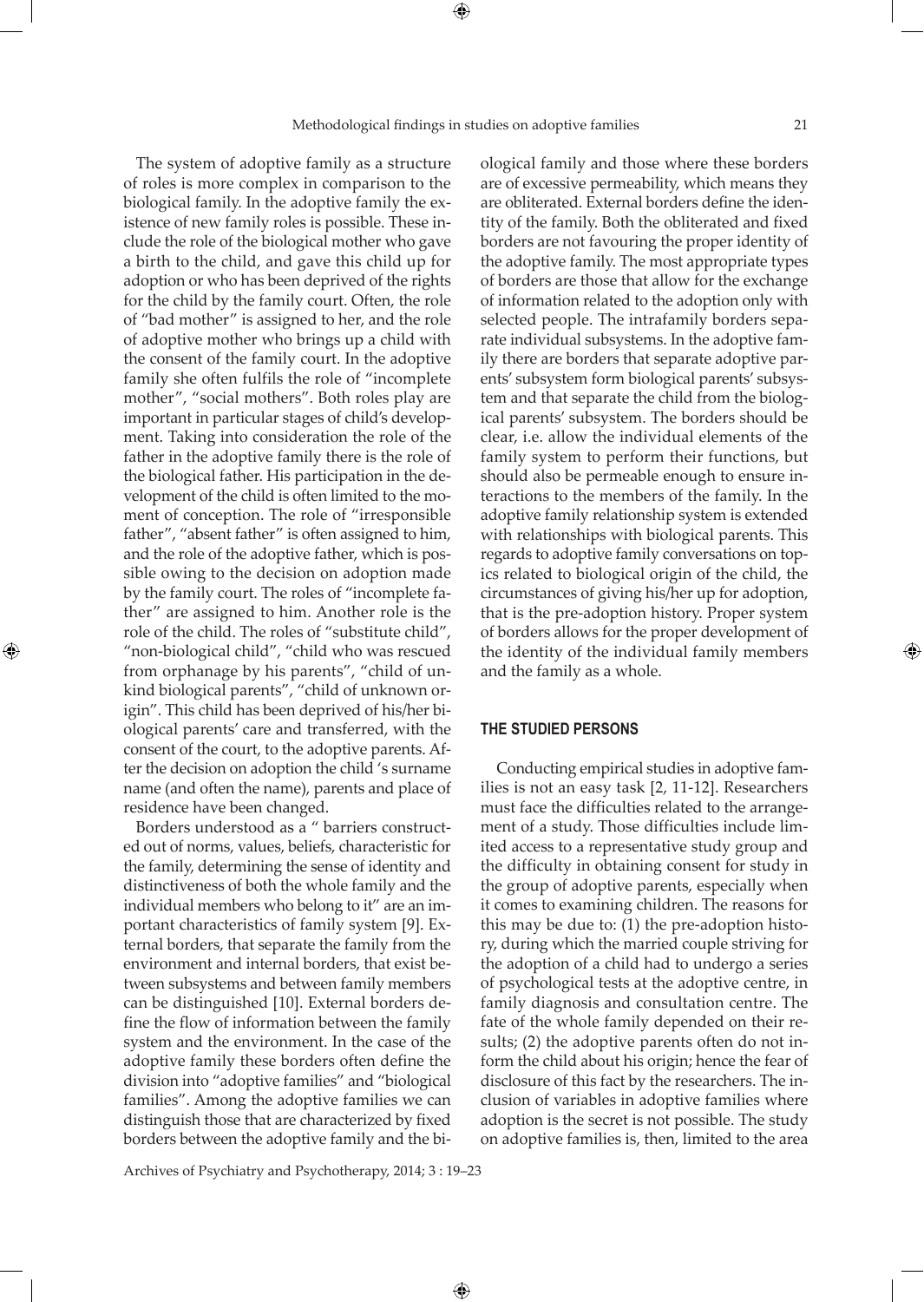⊕

of the variables which are not directly related to the adoption; (3) protection of a child against interference in the child's life, in his/her experience. Regarding above mentioned difficulties in the arrangement of study it seems advisable to say that studies are conducted on the basis of a study group sourced using the "snowball" method. It also seems important to highlight that cooperation with adoption centres in conducting research projects is difficult. Employees of adoption centres often do not see the need for a systematic study of the adoptive family. They work with adoptive family on the basis of practical experience.

A significant problem in an adoptive families research methodology is the selection of the comparison group. In the history of studies on adoptive family two types can be distinguished: a study in which biological families are included in comparison group [13-15] and a study in which the group of adoptive families was divided. The aim of the second type of research was that a group of adoptive families do not constitute a homogeneous group, and among them types of adoptive families can be distinguished. Approach to studies based on the phenomenological assumptions of the description of reality have their supporters in studies on family in Poland [2, 16-17]. They allow to take into account the characteristic of adoptive families in the research projects, which means taking into account adoption variables and other psychological variables.

# **Qualitative or quantitative methods in studies on adoptive family**

In the contemporary discourse on the research methodology in psychology, the question of the relationship between quantitative and qualitative methods is on important place. Nomothetic trend, which is focused on the search for general patterns and idiographic trend, in which the researcher focuses on emphasizing the uniqueness and the non-repeatability of the subject are often defined as two different, often antagonistic, approaches to scientific research [9].

Among Polish psychologists emerged a position which presents integration of nomothetic approach which is dominated by quantitative

methods and idiographic approach in which it is possible to reach the subjective meanings of the subject and understanding of his/her individual, unique experience [9, 18-20]. The precursor of approach to research which consists of combining quantitative and qualitative methods (Family Portrait Test , Schematic Family Portrait) is Braun-Gałkowska [7].

On the basis of these findings, it can be stated that the most appropriate approach in the study of adoptive families is combining quantitative and qualitative approaches. Through qualitative methods, among which a prominent place is occupied by narrative studies. Their major aim is "to create interpreted description of a set of rich and multi-layered meanings contained in the personal experience of the person who tells his/ her own story, understanding the life of the individual in terms of his/her subjective and the discovery of his/her specific meanings assigned to the experience" [9]. Bartosz says that a person "refers to these events, interpreting them in a certain, individual, their own way, thus making his/her live meaningful" [21].

⊕

#### **Conclusions**

These considerations seem to support the assumption that the study of adoptive families is methodologically complex task. The value of study on adoptive families depends on the extent to which the researcher managed with the specificity of the adoptive family, and to what extent he was able to determine the relationships between adoptive variables and other psychological variables. Adoption variables, to various extent accepted by the adoptive families, have a significant impact on the functioning of the family [2]. Both the omission of adoptive variables, as well as the emphasis of adoptive variables, by e.g. the study on attitudes towards adoption, seems to significantly limit the knowledge on adoptive families. In the case of omission of variables related to the fact of adoption, adoptive family is treated like a biological family, and the emphasis of adoption variables limits the selection of a test group only to families that reveal the fact of being adoptive family. The examination of the importance of the fact of adoption for individuals in the system, interrelationships,

Archives of Psychiatry and Psychotherapy, 2014; 3 : 19–23

 $\bigoplus$ 

⊕